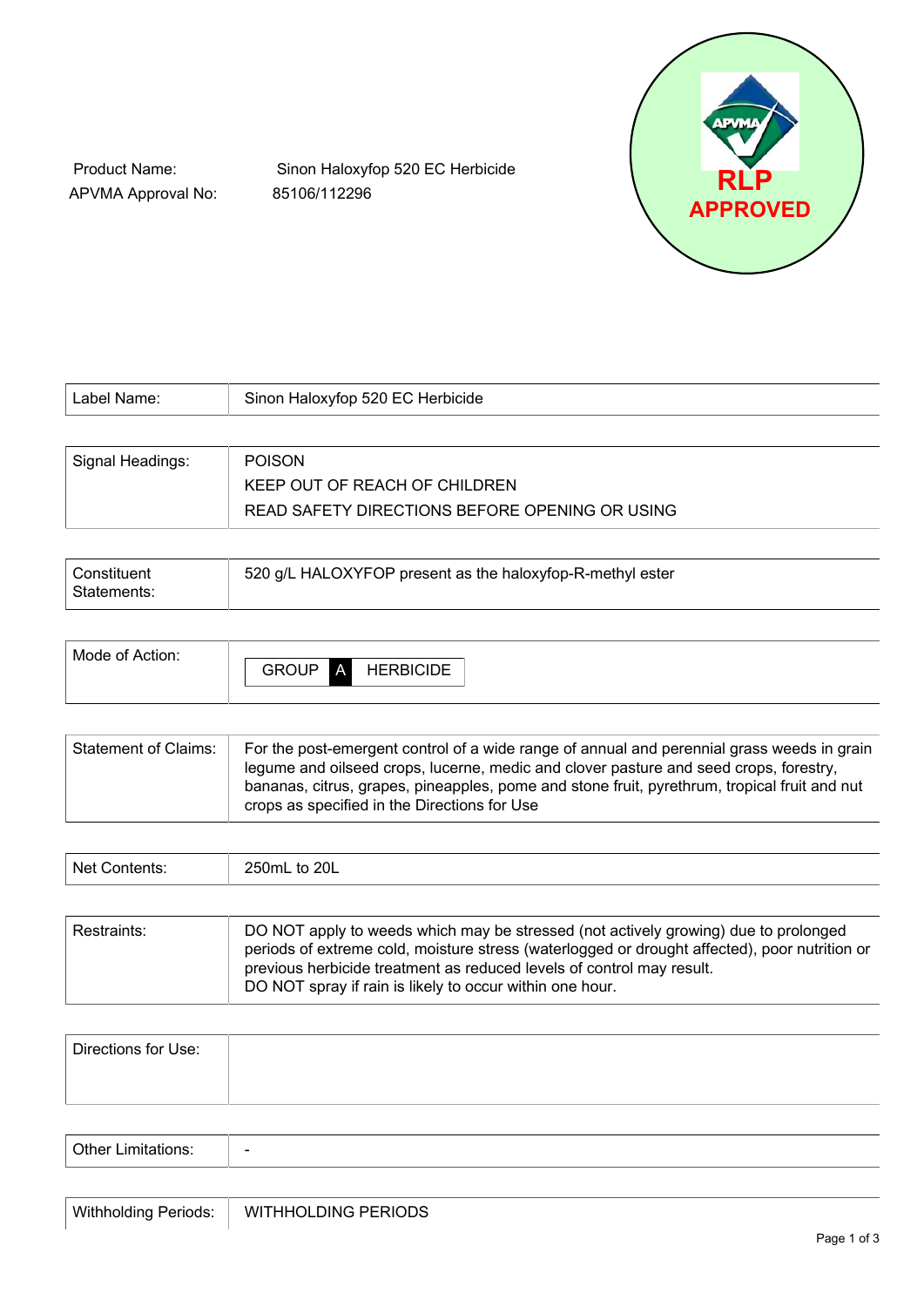| HARVESTING WITHHOLDING PERIODS<br>NOT REQUIRED WHEN USED AS DIRECTED FOR:<br>Canola, Chickpeas, Cotton, Cowpea, Faba beans, Field peas, Lentils, Linola, Linseed,<br>Lupins, Mung beans, Navy beans, Peanuts, Soybeans, Sunflowers and Vetch<br>DO NOT HARVEST FOR:<br>Medic and Clover seed crops 7 DAYS AFTER APPLICATION                                       |
|-------------------------------------------------------------------------------------------------------------------------------------------------------------------------------------------------------------------------------------------------------------------------------------------------------------------------------------------------------------------|
| STOCK FOOD WITHHOLDING PERIODS<br>DO NOT GRAZE OR CUT FOR STOCK FOR:<br>Canola, Chickpeas, Cotton, Cowpea, Faba beans, Field peas, Lentils, Linola, Linseed,<br>Lupins, Mung beans, Navy beans, Peanuts, Soybeans, Sunflowers and Vetch: 28 DAYS<br>AFTER APPLICATION<br>Lucerne: 21 DAYS AFTER APPLICATION<br>Medic and Clover pasture: 7 DAYS AFTER APPLICATION |
| COTTON GIN TRASH MUST NOT BE FED TO ANIMALS                                                                                                                                                                                                                                                                                                                       |

| $\sim$ |                          |
|--------|--------------------------|
|        | $\overline{\phantom{0}}$ |
|        |                          |

| <b>General Instructions:</b> |  |  |  |
|------------------------------|--|--|--|
|                              |  |  |  |

| Resistance Warning: | <b>RESISTANT WEEDS WARNING</b><br><b>GROUP A HERBICIDE</b>                                                                                                                                                                                                                                                                                                                                                                                                                                                                                                                                                                                                                                                                                                                                                                                                                                                                                                                                |
|---------------------|-------------------------------------------------------------------------------------------------------------------------------------------------------------------------------------------------------------------------------------------------------------------------------------------------------------------------------------------------------------------------------------------------------------------------------------------------------------------------------------------------------------------------------------------------------------------------------------------------------------------------------------------------------------------------------------------------------------------------------------------------------------------------------------------------------------------------------------------------------------------------------------------------------------------------------------------------------------------------------------------|
|                     | Sinon Haloxyfop 520 EC Herbicide is a member of the aryloxyphenoxy propionate group of<br>herbicides. Sinon Haloxyfop 520 EC Herbicide has the inhibition of acetyl CoA carboxylase<br>mode of action. For weed resistance management, Sinon Haloxyfop 520 EC Herbicide is<br>a Group A herbicide. Some naturally occurring weed biotypes resistant to Sinon Haloxyfop<br>520 EC Herbicide and other Group A herbicides may exist through normal genetic<br>variability in any weed population. The resistant individuals can eventually dominate the<br>weed population if these herbicides are used repeatedly. These resistant weeds will not be<br>controlled by Sinon Haloxyfop 520 EC Herbicide or other Group A herbicides.<br>Since the occurrence of resistant weeds is difficult to detect prior to use, Sinon Australia Pty<br>Limited accepts no liability for any losses that may result from the failure of Sinon Haloxyfop<br>520 EC Herbicide to control resistant weeds. |

| Protections: | PROTECTION OF CROPS, NATIVE AND OTHER NON-TARGET PLANTS<br>Sinon Haloxyfop 520 EC Herbicide damages cereals and grasses.<br>DO NOT apply under weather conditions, or from spraying equipment, that may cause<br>spray to drift onto nearby susceptible crops/plants, cropping lands or pastures.<br>Cereal crops or grasses planted within twelve weeks of application may be damaged by the<br>residual effects of Sinon Haloxyfop 520 Herbicide, particularly on light and red soils. |
|--------------|------------------------------------------------------------------------------------------------------------------------------------------------------------------------------------------------------------------------------------------------------------------------------------------------------------------------------------------------------------------------------------------------------------------------------------------------------------------------------------------|
|              | PROTECTION OF LIVESTOCK<br>DO NOT graze or cut treated crops for stock food except as specified under withholding<br>periods.                                                                                                                                                                                                                                                                                                                                                            |
|              | PROTECTION OF WILDLIFE, FISH, CRUSTACEANS AND ENVIRONMENT                                                                                                                                                                                                                                                                                                                                                                                                                                |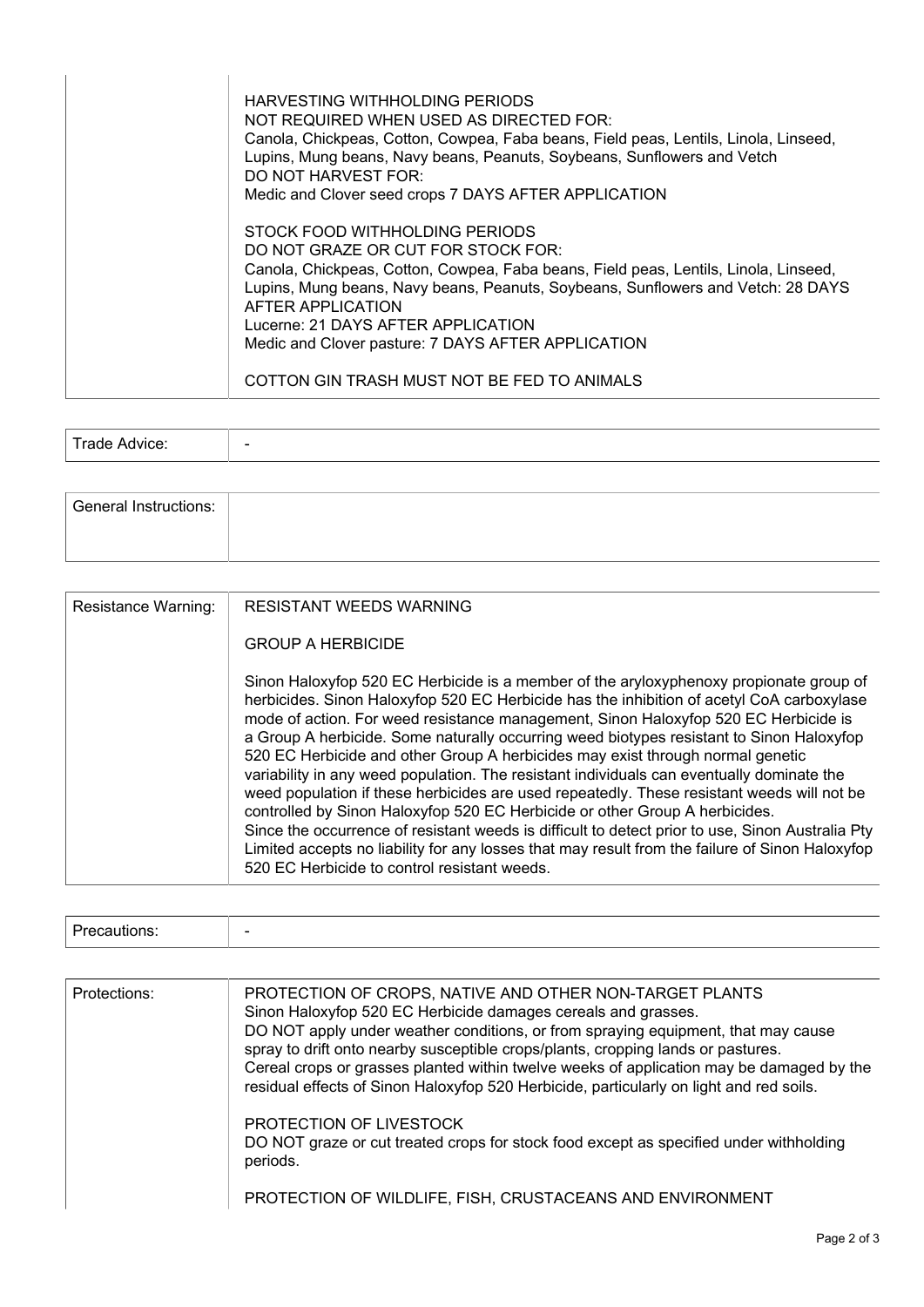| Sinon Haloxyfop 520 EC Herbicide is toxic to fish. DO NOT contaminate streams, rivers or |  |
|------------------------------------------------------------------------------------------|--|
| waterways with the chemical or used containers.                                          |  |

| Storage and<br>Disposal: | STORAGE AND DISPOSAL                                                                                                                                                                                                                                                                                                                                                                                                                                                                                                                                                                                                                                                                                                                                                                                                                                                                                                                                                                                                                                                                                                                                                                                                                                                                                                                       |  |  |  |  |
|--------------------------|--------------------------------------------------------------------------------------------------------------------------------------------------------------------------------------------------------------------------------------------------------------------------------------------------------------------------------------------------------------------------------------------------------------------------------------------------------------------------------------------------------------------------------------------------------------------------------------------------------------------------------------------------------------------------------------------------------------------------------------------------------------------------------------------------------------------------------------------------------------------------------------------------------------------------------------------------------------------------------------------------------------------------------------------------------------------------------------------------------------------------------------------------------------------------------------------------------------------------------------------------------------------------------------------------------------------------------------------|--|--|--|--|
|                          | Store in closed, original container in a cool, well ventilated area. Do not store for prolonged<br>periods in direct sunlight. Triple rinse containers before disposal. Add rinsings to spray tank.<br>Do not dispose of undiluted chemicals on site.                                                                                                                                                                                                                                                                                                                                                                                                                                                                                                                                                                                                                                                                                                                                                                                                                                                                                                                                                                                                                                                                                      |  |  |  |  |
|                          | If recycling, replace cap and return clean containers to recycler or designated collection<br>point. If not recycling, break, crush or puncture and deliver empty packaging for appropriate<br>disposal to an approved waste management facility. If an approved waste management<br>facility is not available, bury the empty packaging 500 mm below the surface in a disposal<br>pit specifically marked and set up for this purpose clear of waterways, desirable vegetation<br>and tree roots, in compliance with relevant Local, State or Territory government regulations.<br>DO NOT burn empty containers or product. This container can be recycled if it is clean, dry,<br>free of visible residues and has the drumMUSTER logo visible.<br>Triple rinse container before disposal. Dispose of rinsate by adding to the spray tank. Do<br>not dispose of undiluted chemicals on site. Wash outside of the container and the cap.<br>Store cleaned container in a sheltered place with cap removed. It will then be acceptable for<br>recycling at a drumMUSTER collection or similar container management site. The cap<br>should not be replaced but may be taken separately. Refillable containers<br>Empty contents fully into application equipment. Close all valves and return to point of<br>supply for refill or storage. |  |  |  |  |
|                          | <b>SMALL SPILL MANAGEMENT</b>                                                                                                                                                                                                                                                                                                                                                                                                                                                                                                                                                                                                                                                                                                                                                                                                                                                                                                                                                                                                                                                                                                                                                                                                                                                                                                              |  |  |  |  |
|                          | Wear protective equipment (see SAFETY DIRECTIONS). Apply absorbent material such as<br>earth, sand, cat litter or clay granules to the spill. When absorption is complete, sweep up<br>material and contain in a refuse vessel for disposal (see STORAGE AND DISPOSAL<br>section). If necessary wash the spill area with an alkali detergent and water and absorb this<br>wash liquid for disposal as described above.                                                                                                                                                                                                                                                                                                                                                                                                                                                                                                                                                                                                                                                                                                                                                                                                                                                                                                                     |  |  |  |  |

| <b>Safety Directions:</b> | Harmful if swallowed. Will irritate the eyes and skin. Avoid contact with eyes and skin.<br>When opening container, preparing spray and using the prepared spray wear cotton<br>overalls buttoned to the neck and wrist and washable hat, elbow-length PVC gloves and<br>face shield or goggles. After each day's use, wash gloves and face shield or goggles and<br>contaminated clothing. Wash hands after use. |
|---------------------------|-------------------------------------------------------------------------------------------------------------------------------------------------------------------------------------------------------------------------------------------------------------------------------------------------------------------------------------------------------------------------------------------------------------------|
|---------------------------|-------------------------------------------------------------------------------------------------------------------------------------------------------------------------------------------------------------------------------------------------------------------------------------------------------------------------------------------------------------------------------------------------------------------|

| <b>First Aid Instructions:</b> | FIRST AID<br>If poisoning occurs contact a doctor or Poisons Information Centre. Phone Australia 13 11<br>26. If in eyes, hold eyes open, flood with water for at least 15 minutes and see a doctor. |
|--------------------------------|------------------------------------------------------------------------------------------------------------------------------------------------------------------------------------------------------|
|--------------------------------|------------------------------------------------------------------------------------------------------------------------------------------------------------------------------------------------------|

| First Aid Warnings: | - |
|---------------------|---|
|---------------------|---|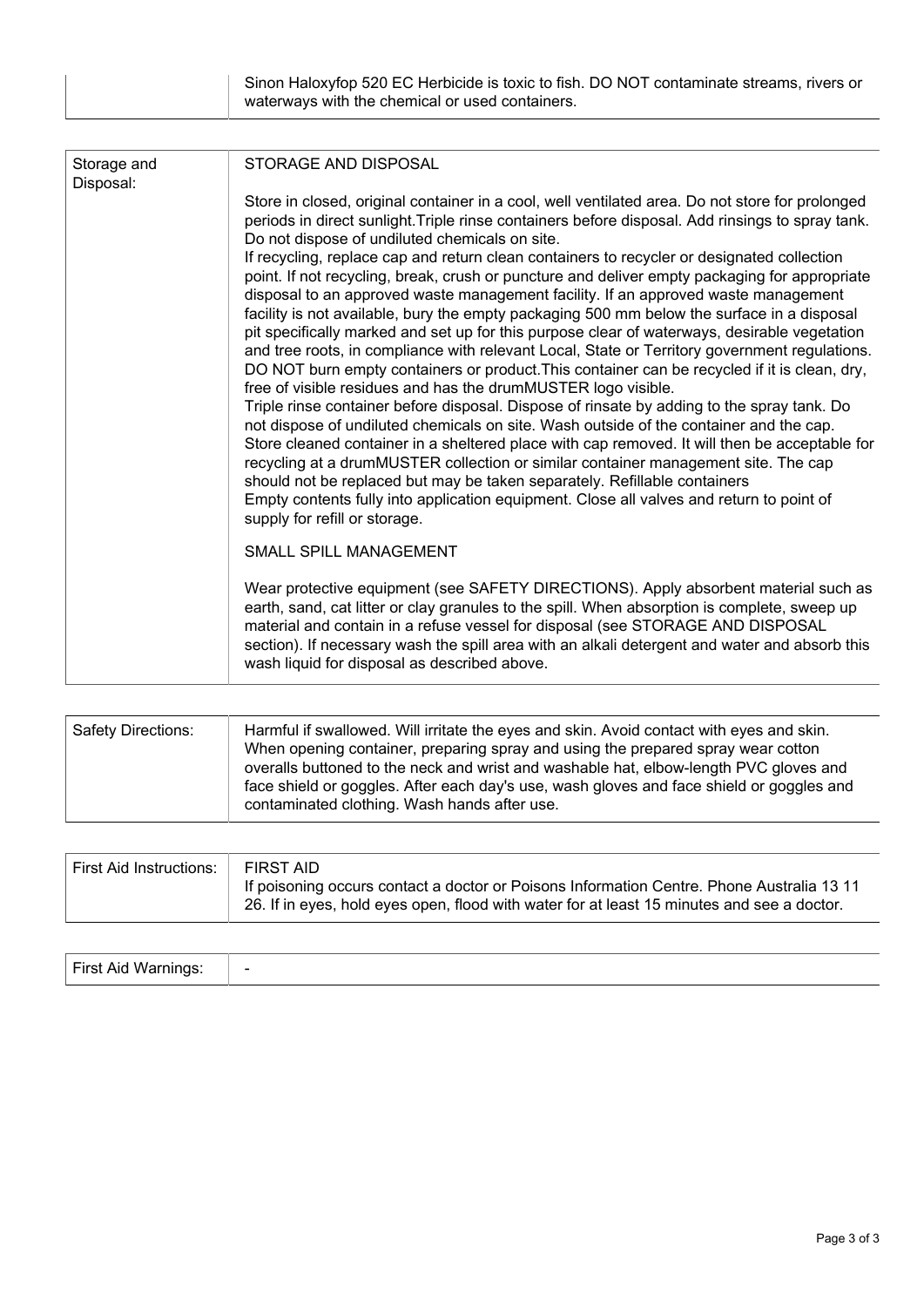# **DIRECTIONS FOR USE**

### **Table 1a. Winter crops – Canola, Chickpeas, Faba beans, Field peas, Lentils, Linola, Linseed, Lupins, Lucerne, Vetch, Medic and Clover pastures or seed crops**

|                                | Weed<br><b>Growth Stage</b> | Rate<br>(mL/ha)                                |                                           | <b>Critical Comments</b>                                                                                                                                                                                                                                                                                                                                                                                         |
|--------------------------------|-----------------------------|------------------------------------------------|-------------------------------------------|------------------------------------------------------------------------------------------------------------------------------------------------------------------------------------------------------------------------------------------------------------------------------------------------------------------------------------------------------------------------------------------------------------------|
| Weeds<br><b>Controlled</b>     |                             | With<br>Uptake <sup>1</sup><br>Spraying<br>Oil | With non-<br>ionic<br>wetter <sup>2</sup> | <sup>12</sup> See GENERAL INSTRUCTIONS, Spraying<br>oils/wetters section.                                                                                                                                                                                                                                                                                                                                        |
| Annual                         | 2 to 4 leaf                 | 75                                             | 100                                       | <b>CANOLA, LINOLA AND LINSEED</b>                                                                                                                                                                                                                                                                                                                                                                                |
| Ryegrass                       |                             |                                                |                                           | DO NOT apply after the 8-leaf stage of the crop.                                                                                                                                                                                                                                                                                                                                                                 |
|                                | early tillering             | 100                                            | 100                                       | DO NOT apply after the commencement of stem<br>elongation. This means that application must not                                                                                                                                                                                                                                                                                                                  |
| <b>Barley Grass</b>            | 2 to 4 leaf                 | 50                                             | 75                                        | occur after the 8-leaf stage, or if stem elongation<br>commences before the 8-leaf stage, application                                                                                                                                                                                                                                                                                                            |
| Brome grass                    |                             |                                                |                                           | must not occur after stem elongation has                                                                                                                                                                                                                                                                                                                                                                         |
| Paradoxa grass                 | early tillering             | 75                                             | 100                                       | commenced.                                                                                                                                                                                                                                                                                                                                                                                                       |
| Volunteer<br>cereals           |                             |                                                |                                           | DO NOT apply more than 1 application of<br>herbicide containing haloxyfop per crop.                                                                                                                                                                                                                                                                                                                              |
| <b>Wild Oats</b>               | 2 to 4 leaf                 | 37.5                                           | 50                                        | DO NOT apply after grazing.                                                                                                                                                                                                                                                                                                                                                                                      |
| WA, SA, Vic,                   |                             |                                                |                                           |                                                                                                                                                                                                                                                                                                                                                                                                                  |
| Tas, southern &<br>central NSW | early tillering             | 50                                             | 75                                        | <sup>12</sup> See GENERAL INSTRUCTIONS, Spraying<br>oils/wetters section.                                                                                                                                                                                                                                                                                                                                        |
| <b>Wild Oats</b>               | 2 to 4 leaf                 | 50                                             | 75                                        |                                                                                                                                                                                                                                                                                                                                                                                                                  |
| northern NSW &                 |                             |                                                |                                           | FIELD PEAS AND CANOLA: The only oil<br>recommended for use with Sinon Haloxyfop 520                                                                                                                                                                                                                                                                                                                              |
| Qld                            | early tillering             | 75                                             | 100                                       | is Uptake* Spraying Oil.<br>Sinon Haloxyfop 520 + Lontrel 750 SG + Uptake*<br>Spraying Oil are compatible and selective to<br>canola. This tank-mix is also compatible with<br>atrazine and selective to triazine tolerant canola.                                                                                                                                                                               |
|                                |                             |                                                |                                           | <b>LUPINS AND FIELD PEAS:</b><br>Mixtures with Brodal or simazine may cause crop<br>yellowing and separate applications are<br>recommended.                                                                                                                                                                                                                                                                      |
|                                |                             |                                                |                                           | <b>CHICKPEAS, FABA BEANS, LENTILS AND</b><br>VETCH, LINOLA, LINSEED: Broadleaf<br>herbicides should not be added to Sinon<br>Haloxyfop 520. Apply Sinon Haloxyfop 520 and<br>broadleaf herbicides at least a week apart.                                                                                                                                                                                         |
|                                |                             |                                                |                                           | LUCERNE, CLOVER OR MEDIC PASTURES:                                                                                                                                                                                                                                                                                                                                                                               |
|                                |                             |                                                |                                           | If grazed or cut for hay immediately prior to<br>treatment delay application until all grasses have<br>fully expanded leaves. Use 75mL + spraying oil<br>or 100mL + wetter/ha. (See GENERAL<br>INSTRUCTIONS, Spraying Oils/wetters section).<br>If silver grass (Vulpia spp.) is present in pasture,<br>simazine should be tank mixed with the higher<br>rate of Sinon Haloxyfop 520 plus a non-ionic<br>wetter. |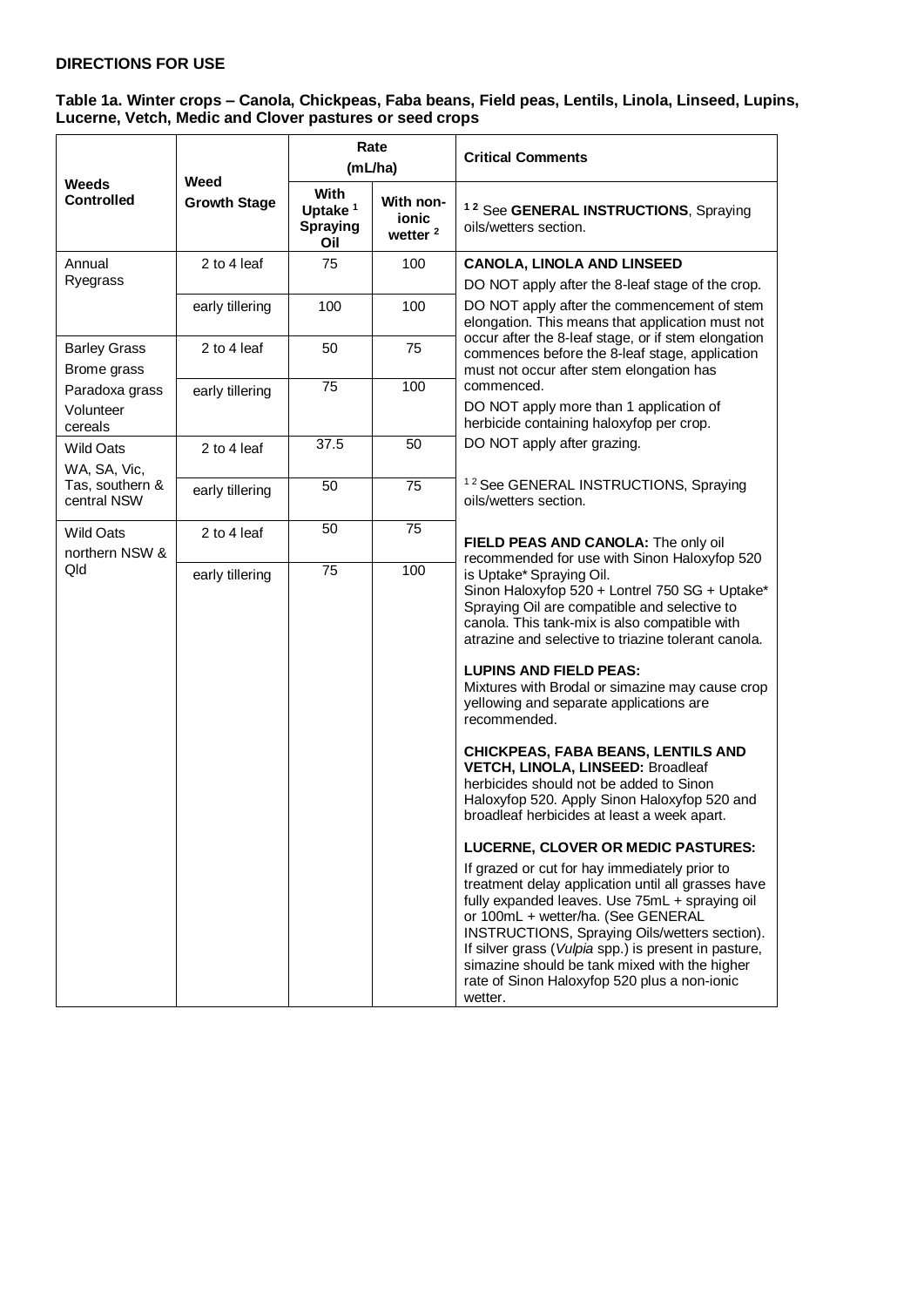# **Table 1b. Winter crop growth stage application windows**

| Crop                                                         | <b>Crop Growth Stage</b>                                                                                                                                                                                                                                                                                                        |
|--------------------------------------------------------------|---------------------------------------------------------------------------------------------------------------------------------------------------------------------------------------------------------------------------------------------------------------------------------------------------------------------------------|
| Lucerne, Medic and Clover pastures or seed<br>crops.         | Apply from 2 <sup>nd</sup> trifoliate leaf onwards. For <i>Erodium</i> spp. spraying,<br>apply from cotyledon crop stage onwards.                                                                                                                                                                                               |
| Canola, Linola, Linseed                                      | Apply from 2 <sup>nd</sup> leaf to 8 leaf stage of crop growth.<br>DO NOT apply after the commencement of stem elongation. This<br>means that application must not occur after the 8-leaf stage, or if<br>stem elongation commences before the 8-leaf stage, application<br>must not occur after stem elongation has commenced. |
| Chickpeas, Faba beans, Field peas, Lentils,<br>Lupins, Vetch | Apply from 2 <sup>nd</sup> leaf, 2 <sup>nd</sup> node or 2 <sup>nd</sup> branch prior to flowering.                                                                                                                                                                                                                             |

|  |  | Table 2a. Lucerne, Medic and Clover seed crops and pastures. See table 1b for crop stages. |
|--|--|--------------------------------------------------------------------------------------------|
|  |  |                                                                                            |

| <b>Weeds Controlled</b>                                                                                                       | <b>Weed Growth</b><br><b>Stage</b> | Rate (mL/ha)<br>with Uptake <sup>1</sup><br><b>Spraying Oil</b> | <b>Critical Comments</b>                                                                                                                                                                                                                                                                                                                                                                                                                                                                                                                                                                                                |
|-------------------------------------------------------------------------------------------------------------------------------|------------------------------------|-----------------------------------------------------------------|-------------------------------------------------------------------------------------------------------------------------------------------------------------------------------------------------------------------------------------------------------------------------------------------------------------------------------------------------------------------------------------------------------------------------------------------------------------------------------------------------------------------------------------------------------------------------------------------------------------------------|
| Prairie grass<br>(Bromus catharticus)                                                                                         | Up to early<br>tillering           | 100                                                             | <sup>1</sup> See GENERAL INSRUCTIONS, Spraying<br>oils/wetters section.                                                                                                                                                                                                                                                                                                                                                                                                                                                                                                                                                 |
| Musky or ferny leaf<br>Storksbill:<br>(Erodium moschatum)<br>Common Crowsfoot or<br>Common Storksbill<br>(Erodium cicutarium) | Up to 6 leaf or<br>5cm diameter    | $50 - 753$                                                      | <sup>3</sup> Use lower when growing conditions and crop or<br>pastures competition are good and when weed<br>populations are below 100 plants/m <sup>2</sup> . Use the<br>higher rate when weed population re above 100<br>plants/ $m2$ or when crop or pasture competition is                                                                                                                                                                                                                                                                                                                                          |
| Long or shiny leaf<br>Storksbill (E. botrys)                                                                                  | Up to 8 leaf or<br>5cm diameter    | $75 - 100$                                                      | poor.<br><b>NOTE:</b> Storksbill may not be controlled if<br>simazine or Broadstrike are tank-mixed with<br>Sinon Haloxyfop 520 Herbicide.<br><b>LUCERNE, CLOVER OR MEDIC PASTURES</b><br>If grazed or cut for hay immediately prior to<br>treatment delay application until all grasses have<br>fully expanded leaves. Use 75mL + spraying oil<br>or 100mL + wetter/ha. (See GENERAL<br>INSTRUCTIONS, Spraying oils/wetter section). If<br>Silver grass (Vulpia spp.) is presented in pasture,<br>simazine should be tank mixed with the higher<br>rate of Sinon Haloxyfop 520 EC Herbicide plus a<br>no-ionic wetter. |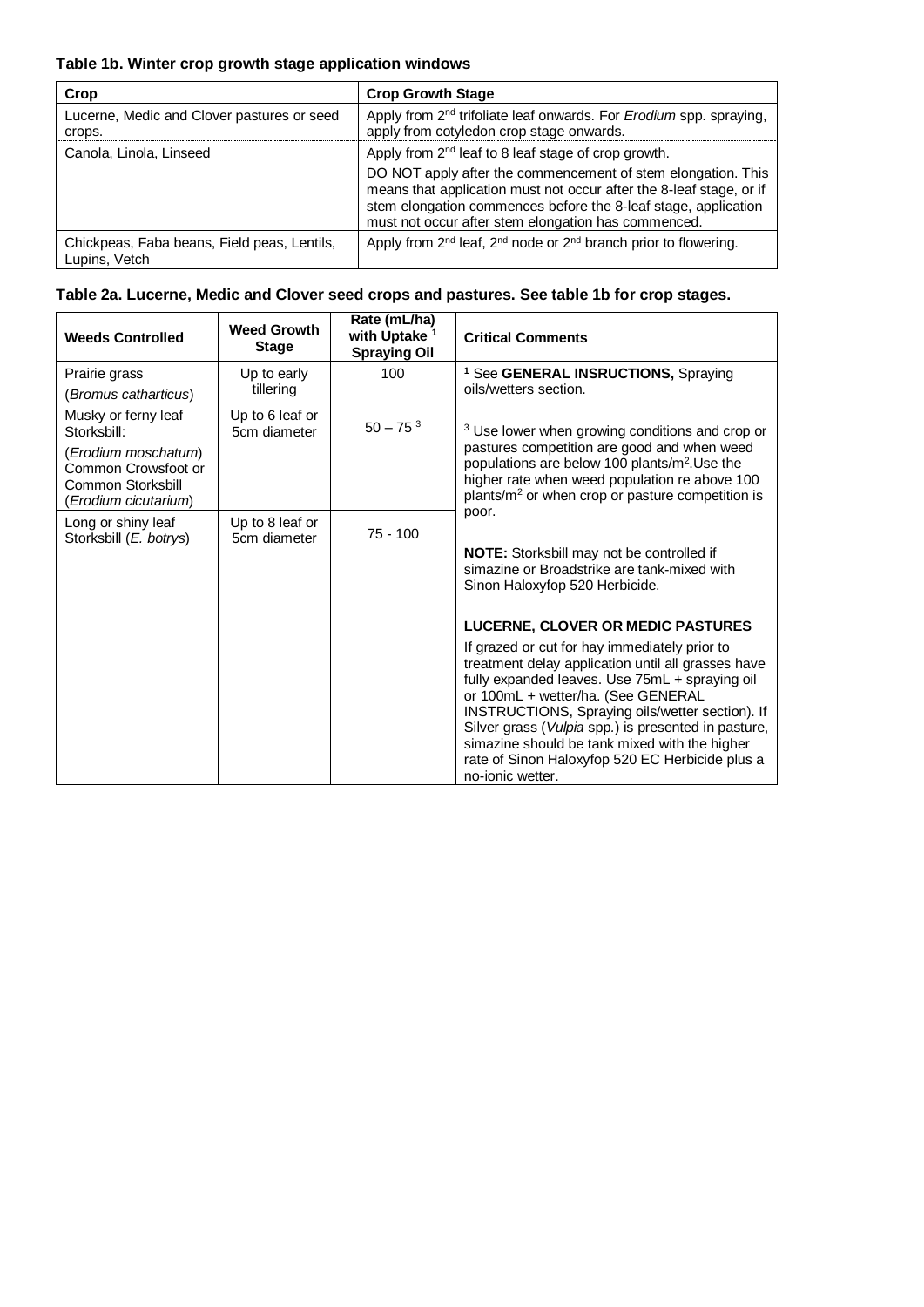# **Table 2b. Lucerne, Medic and Clover seed crops only – not to be used for stockfeed. See table 1b for crop stages**

| <b>Weeds Controlled</b>                                 | <b>Weed Growth</b><br><b>Stage</b> | Rate (mL/ha)<br>with Uptake <sup>1</sup><br><b>Spraying Oil</b> | <b>Critical Comments</b>                                                                                                                                                                                                                                                                                                                                                                                         |
|---------------------------------------------------------|------------------------------------|-----------------------------------------------------------------|------------------------------------------------------------------------------------------------------------------------------------------------------------------------------------------------------------------------------------------------------------------------------------------------------------------------------------------------------------------------------------------------------------------|
| Couch grass<br>(suppression), Rhodes<br>grass (control) | Tillering<br>seedlings             | $150 + 150^{4}$                                                 | <sup>1</sup> See <b>GENERAL INSRUCTIONS</b> , Spraying<br>oils/wetters section.                                                                                                                                                                                                                                                                                                                                  |
| Couch grass (control),<br>Rhodes grass (control)        | Established<br>stands              | $400 - 800$                                                     | <sup>4</sup> For best suppression of couch or control of<br>Rhodes grass, make 2 applications of Sinon<br>Haloxyfop 520 Herbicide 2-4 weeks apart. Time<br>second application to coincide with tillering stage<br>of weeds and just after irrigation or significant<br>rain.<br>Only treat actively growing weeds, which are not<br>moisture stressed. Use these rates for control of<br>couch and Rhodes grass. |

# **Table 3a. Summer Crops – Cotton, Cowpea, Lucerne, Mung bean, Navy beans, Peanuts, Soybeans, Sunflowers**

| <b>Weeds Controlled</b>           | Weed<br>Growth<br><b>Stage</b>       | Rate (mL/ha)<br>with Uptake <sup>1</sup><br><b>Spraying Oil</b> | <b>Critical Comments</b>                                                                        |  |  |
|-----------------------------------|--------------------------------------|-----------------------------------------------------------------|-------------------------------------------------------------------------------------------------|--|--|
| Australian millet                 | 2 leaf to<br>tillering up to<br>15cm | 150                                                             | <sup>1</sup> See GENERAL INSRUCTIONS, Spraying<br>oils/wetters section.                         |  |  |
| Barnyard grass                    | 2 to 5 leaf                          | 100                                                             | <b>NAVY BEAN, PEANUTS, SOYBEANS</b>                                                             |  |  |
|                                   | tillering up to<br>15cm              | 150                                                             | For broadleaf weed control, Sinon Haloxyfop 520<br>EC Herbicide at 150mL/ha plus wetter may be  |  |  |
| Crowsfoot grass                   | 2 leaf to                            | 150                                                             | tank mixed with Blazer® (except on Navy beans)                                                  |  |  |
| Green Panic grass                 | tillering up to<br>15cm              |                                                                 | or Basagran. Tank mixes may cause transient<br>leaf spotting on the crop but do not normally    |  |  |
| Johnson grass<br>(Rhizome)        |                                      |                                                                 | affect yield.                                                                                   |  |  |
| Johnson grass                     | 2 to 5 leaf                          | 100                                                             | <b>DO NOT</b> tank mix broadleaf herbicides with<br>Sinon Haloxyfop 520 EC Herbicide if grasses |  |  |
| (seedling)<br>Liverseed grass     | tillering up to<br>15cm              | 150                                                             | have begun tillering or if the grasses are under<br>moisture stress.                            |  |  |
| (seedling)<br>Mossman River grass |                                      |                                                                 | <b>DO NOT</b> add Uptake Spraying Oil with Blazer or<br>Basagran.                               |  |  |
| Summer grass                      | 2 leaf to<br>tillering up to<br>15cm | 150                                                             | DO NOT use Blazer or Basagran tank-mixes on<br>Cowpeas.                                         |  |  |
| Volunteer cereals                 | 2 to 4 leaf                          | 100                                                             |                                                                                                 |  |  |
|                                   | tillering up to<br>15cm              | 150                                                             |                                                                                                 |  |  |

## **Table 3b. Summer crop growth stage application windows**

| Crop                                        | <b>Crop Growth Stage</b>                                         |
|---------------------------------------------|------------------------------------------------------------------|
| Lucerne                                     | Apply from 2 <sup>nd</sup> trifoliate leaf onwards               |
| Cowpea, Mung beans, Navy beans,<br>Soybeans | Apply from 2 <sup>nd</sup> leaf to flowering                     |
| Peanuts                                     | Apply from 5cm to pegging                                        |
| Cotton                                      | Apply from 2 <sup>nd</sup> leaf to before the onset of flowering |
| Sunflowers                                  | Apply from 2 <sup>nd</sup> leaf to head initiation               |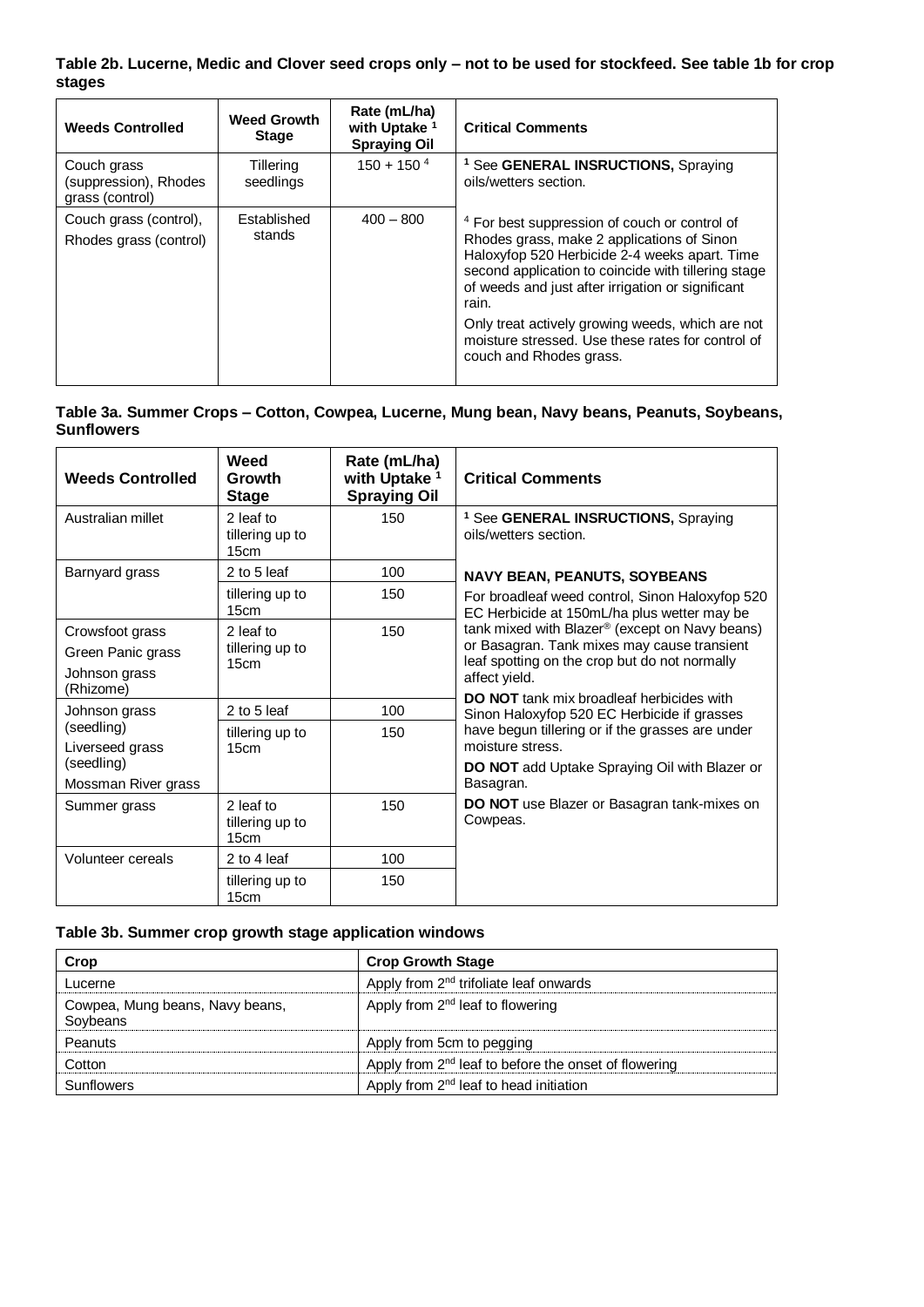# **Table 4. Annual and Perennial grasses and** *Erodium* **spp. In Orchard, Vine, and Plantation crops, Forestry and Pyrethrum**

| Crop                                                                                                                                                                                                                                                                 | Crop<br>Growth<br><b>Stage</b> | <b>Weeds Controlled</b>                                                                                                                                                                                                                                       | Weed<br><b>Stage</b>                | Rate<br>(mL/ha)<br>with<br>Uptake <sup>1</sup><br><b>Spraying</b><br>Oil | <b>Critical Comments</b>                                                                                                                                                                                                                  |
|----------------------------------------------------------------------------------------------------------------------------------------------------------------------------------------------------------------------------------------------------------------------|--------------------------------|---------------------------------------------------------------------------------------------------------------------------------------------------------------------------------------------------------------------------------------------------------------|-------------------------------------|--------------------------------------------------------------------------|-------------------------------------------------------------------------------------------------------------------------------------------------------------------------------------------------------------------------------------------|
| Orchard, Vine<br>All<br>and plantation<br>growth<br>stages<br>Crops including:<br>Apples,<br>Avocado,<br>Banana.<br>Blueberry,<br>Citrus, Custard                                                                                                                    |                                | Perennial grasses,<br>Couch, Rhodes<br>grass, Slender Rats<br>Tail grass                                                                                                                                                                                      | Established<br>stands               | $400 - 800$                                                              | <sup>1</sup> See GENERAL<br><b>INSRUCTIONS, Spraying</b><br>oils/wetters section.                                                                                                                                                         |
|                                                                                                                                                                                                                                                                      |                                | Buffel grass, Green<br>panic, Johnson grass,<br>Kikuyu, Paspalum                                                                                                                                                                                              | Vegetative<br>to early<br>tillering | 200                                                                      | Spray should be directed to<br>the base of the tree or vine<br>avoiding contact with frit and                                                                                                                                             |
|                                                                                                                                                                                                                                                                      |                                | spp., Setaria spp.                                                                                                                                                                                                                                            | Late tillering                      | 400                                                                      | foliage.                                                                                                                                                                                                                                  |
| apple, Feijoa,<br>Grapevines,<br>Guava, Kiwifruit,<br>Litchi (Lychee),<br>Longan, Mango,<br>Nashi, Nut<br>trees.<br>Passionfruit,<br>Paw paw, Pear,<br>Persimmon,<br>Pineapple,<br>Rambutan,<br><b>Stone Fruit</b><br>Forestry:<br>Pinus radiata.<br>Eucalyptus spp. |                                | Annual grasses;<br>Annual ryegrass,<br>Barley grass,<br>Barnyard grass,<br>Brome grass,<br>Crowsfoot grass,<br>Lesser Canary grass,<br>Liverseed grass,<br>Mossman river grass,<br>Paradoxa grass,<br>Summer grass,<br>Volunteer cereals,<br><b>Wild Oats</b> | 2 leaf to<br>tillering              | 200                                                                      | Spot spray: Use 25mL to<br>50mL/100L of water. Use<br>higher rate on late tillering<br>mature grasses.<br><b>Annual Grasses: Where</b><br>treated in association with<br>perennial grasses, these<br>annual grasses will be<br>controlled |
| Forestry:<br>Pinus pinaster                                                                                                                                                                                                                                          |                                | Annual grasses as<br>above                                                                                                                                                                                                                                    | Vegetative<br>to tillering          | $125 - 250$                                                              | Forestry: For annual<br>grasses apply lowest rate to<br>newly emerged grasses,<br>increasing the rate as they<br>develop.                                                                                                                 |
| Pyrethrum                                                                                                                                                                                                                                                            |                                | Barley grass, Brome<br>grass, rope Twitch,<br>barnyard grass,<br>Erodium spp.,<br><b>Volunteer cereals</b>                                                                                                                                                    | Vegetative<br>to tillering          | $100 - 250$                                                              | Pyrethrum (Tasmania<br>only)<br>For Erodium spp apply 75-<br>100 mL/ha if the main weed<br>is E. botrys. Use 50-75<br>mL/ha if either E. cicutarium<br>of E. moschatum are the<br>main weeds.                                             |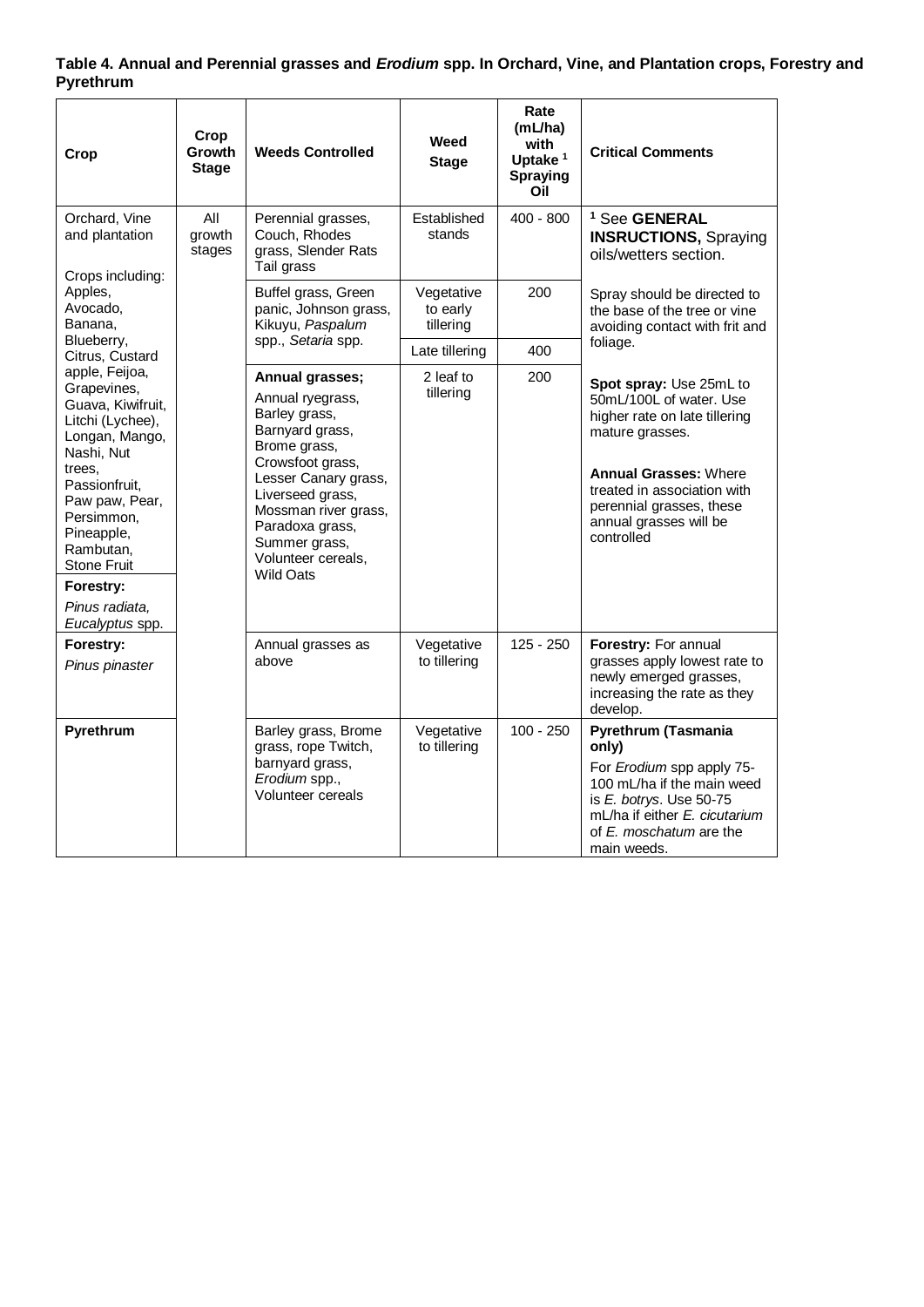**Table 5. Sinon Haloxyfop 520 EC Herbicide and Select Herbicide tank mixes – Canola, Chickpeas, Faba beans, Field peas, Lupins, Lentils**

|                                                                                                                                         | Weed                          | Rate (mL/ha)       |                                   |                                                                                                         |  |  |
|-----------------------------------------------------------------------------------------------------------------------------------------|-------------------------------|--------------------|-----------------------------------|---------------------------------------------------------------------------------------------------------|--|--|
| <b>Weeds Controlled</b>                                                                                                                 | <b>Growth</b><br><b>Stage</b> | Sinon<br>Haloxyfop | <b>Select</b><br><b>Herbicide</b> | <b>Critical Comments</b>                                                                                |  |  |
| <b>FOP/DIM susceptible</b>                                                                                                              | 2 to 4 leaf                   | 25                 | 150                               | <sup>1</sup> See GENERAL INSRUCTIONS.                                                                   |  |  |
| Annual ryegrass +<br>Volunteer barley,<br>Volunteer wheat.<br>Brome grass, Wild<br>Oats, Barley grass,<br>Phalaris                      | Early<br>tillering            | 38                 | 150                               | Spraying oils/wetters section.<br>Use Uptake Spraying Oil at<br>500mL/100L or Hasten at 1L/100L.        |  |  |
| <b>FOP resistant Annual</b><br>ryegrass + Volunteer<br>barley, Volunteer<br>wheat, Brome grass,<br>Wild Oats, Barley<br>grass, Phalaris | 2 to 4 leaf                   | 25                 | 200                               | Apply at the same crop growth stages<br>as those in Table 1b Winter Crops.                              |  |  |
|                                                                                                                                         | Early<br>tillering            | 38                 | 250                               | <b>Lentils:</b> Apply up to 7 node-early<br>branching crop growth stage.<br><b>Lupins: Not for Qld.</b> |  |  |

**NOT TO BE USED FOR ANY PURPOSE OR IN ANY MANNER CONTRARY TO THIS LABEL UNLESS AUTHORISED UNDER APPROPRIATE LEGISLATION.**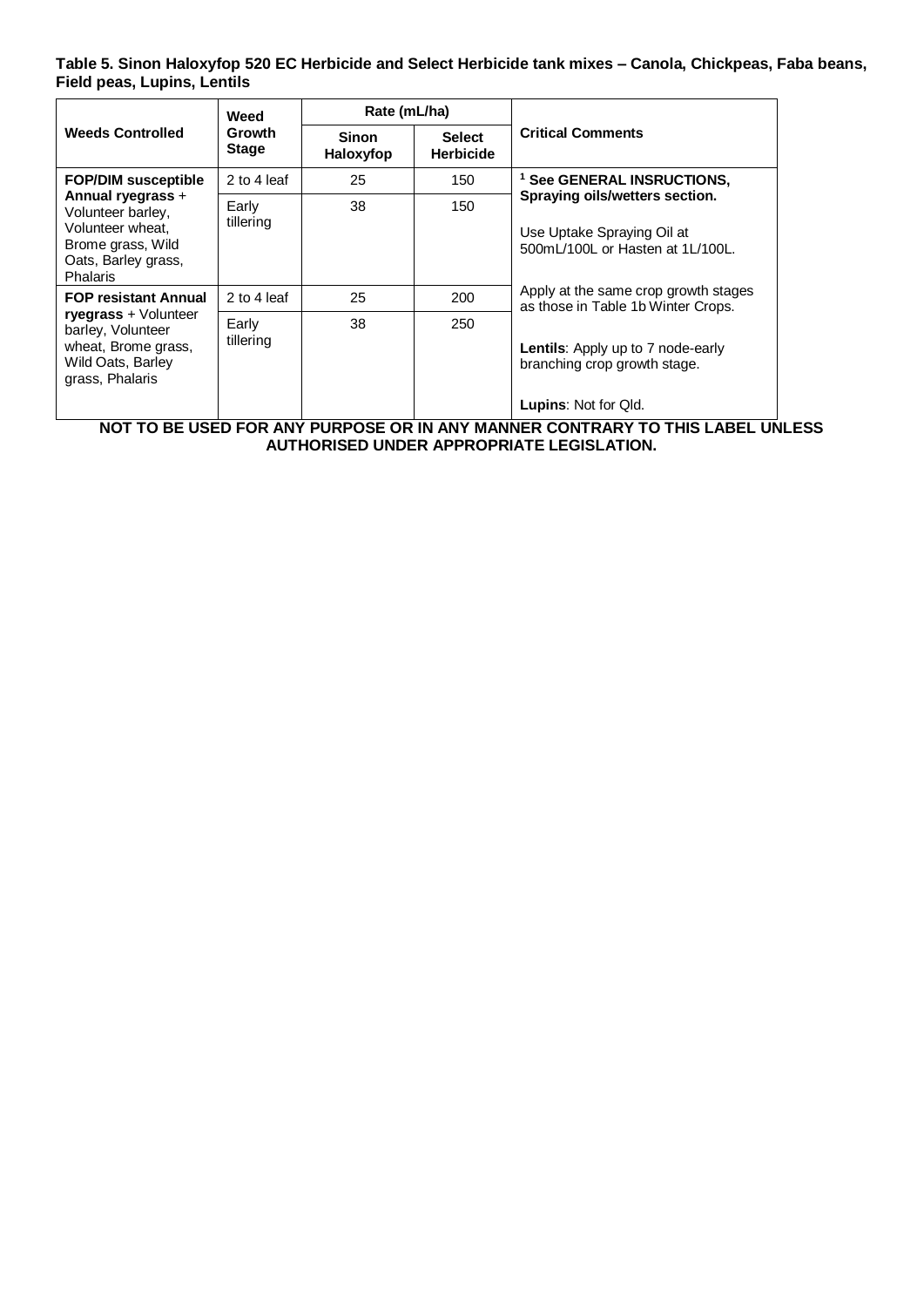# **GENERAL INSTRUCTIONS**

# **MIXING**

Add water to the spray tank to10cm above the level of agitation and ensure the agitation device is working vigorously (There must be a minimum of 100L of water in the tank before any pesticide is added).

If tank mixing, firstly add any soluble liquid formulations (e.g. Clopyralid (300 g/L) Herbicide) and allow agitation for approximately 1 minute

Then add Sinon Haloxyfop 520 EC Herbicide at the pot where the agitation is the strongest (do not add Sinon Haloxyfop 520 EC Herbicide through a strainer or sieve). Allow further agitation for 1 minute.

- Half fill spray tank.
- If using wettable powder or water dispersible granules, or other emulsifiable concentration formulations (e.g. Lorsban 750 WG or Le-Mat), these should be added after the Sinon Haloxyfop 520 EC Herbicide to the half full spray tank to ensure vigorous agitation.
- Finally add Uptake Spraying Oil or approved alternate spraying oil/wetter (see section on spraying oils/wetters) and continue filling the tank to the required volume maintaining agitation at all times
- Only mix sufficient solution for immediate use. Sinon Haloxyfop 520 EC Herbicide and any other tank mixes should be applied immediately for best results.

## **Spraying Oils/Wetters**

- **\* Spraying Oils:** It is essential to add an adjuvant to Sinon Haloxyfop 520 Herbicide. Best results will be achieved with Uptake Spraying Oil at 0.5L/100L of spray solution. Alternatively, other oils plus non-ionic wetter may be used. When other crop spraying oils are used, mix at 1.0L/100L and add a non-ionic wetter (surfactant) at 200mL/100Lof spray solution. Use of an oil is not always recommended. See Critical Comments for specific situation recommendations.
- **Non-Ionic Wetters:** When Uptake or other oils are not used, a 100% concentrate non-ionic wetting agent such as BS-1000 at 200mL/100L must be used along with the higher rate of Sinon Haloxyfop 520 EC Herbicide as specified in the Directions for Use.

Where water volumes of less 50L/ha are used, DO NOT use less than 250mL/ha of Uptake or 500mL/ha for oils other than Uptake or less than 100mLof wetter.

# **CANOLA, LUCERNE, MEDIC AND CLOVER PASTURES AND SEED CROPS**

When tank mixing Sinon Haloxyfop 520 EC Herbicide with Lontrel herbicides (canola only) or Broadstrike (lucerne, clover and medics), use Uptake Spraying Oil with lower rates of Sinon Haloxyfop 520 EC Herbicide or a wetting agent with the higher rates of Sinon Haloxyfop 520 EC Herbicide unless otherwise specified. When mixing Sinon Haloxyfop 520 EC Herbicide with other broadleaf herbicides on these crops, DO NOT use an oil use a wetter instead.

#### **FIELD PEAS AND CANOLA**

The oil recommended is Uptake Spraying Oil. Hasten is also recommended for use with tank-mixtures of Sinon Haloxyfop 520 EC Herbicide and Select Herbicide.

For canola, Sinon Haloxyfop 520 EC Herbicide + Clopyralid 750SG + Uptake Spraying Oil are compatible and selective to canola. This tank-mixture is also compatible with atrazine or simazine and selective to triazine tolerant canola.

#### **NAVY BEANS, PEANUTS AND SOYBEANS**

When mixing with Blazer or Basagran DO NOT add spraying oil to these mixtures. DO NOT use these tank-mixtures on cowpea.

# **COMPATIBILITY - Ground Use Only**

**Insecticides:** dimethoate, endosulfan, chlorpyrifos 500EC Insecticide, Lorsban 750WG Insecticide, omethoate **Herbicides:** atrazine, Basagran, Blazer, Broadstrike Herbicide, Clopyralid 300 Herbicide, Clopyralid 750SG, MCPA Ester (LVE) – (Do not exceed 700mL/ha of MCPA LVE),

oryzalin, Clethodim 240 Herbicide, simazine, Sinoxypyr 200 EC Herbicide

**Fungicides:** Sinozeb 750, Dithane Rainshield Fungicide

**Trace elements:** magnesium sulphate, zinc sulphate

Sinon Haloxyfop 520 EC Herbicide is not compatible with 2,4-D or MPA as sodium or amine salts.